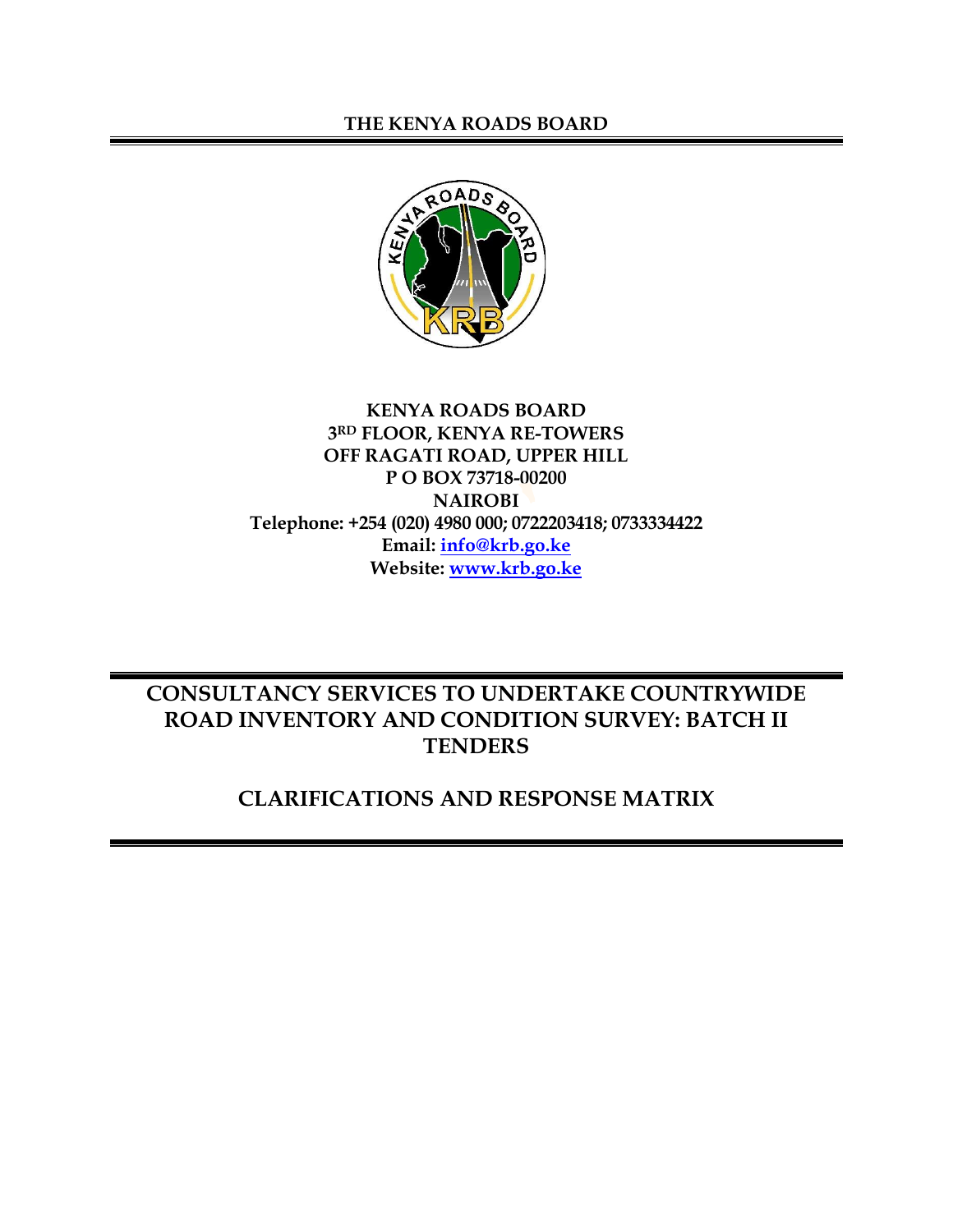## **CONSULTANCY SERVICES TO UNDERTAKE COUNTRYWIDE ROAD INVENTORY AND CONDTION SURVEY: BATCH II**

## **CLARIFICATIONS AND RESPONSE MATRIX**

| <b>ITEM</b>    | <b>RFP</b><br><b>REFERENCE</b>                                                                       | <b>CLARIFICATION</b>                                                                                                                                                                                                                                                                                                                                                                                                                                                                                                  | <b>RESPONSE</b>                                                                                                                                                                               |
|----------------|------------------------------------------------------------------------------------------------------|-----------------------------------------------------------------------------------------------------------------------------------------------------------------------------------------------------------------------------------------------------------------------------------------------------------------------------------------------------------------------------------------------------------------------------------------------------------------------------------------------------------------------|-----------------------------------------------------------------------------------------------------------------------------------------------------------------------------------------------|
| $\mathbf{1}$   | Section $2(B)$ :<br>Data sheet<br><b>Reference to</b><br>Clause 18.5<br>on<br>submission<br>timeline | In line with the RFP section 2B Clause<br>18.5, we would like to request for<br>extension of submission deadline by<br>two weeks. This will give us enough<br>time to thoroughly study the scope and<br>associate with other partner(s) if need<br>be.                                                                                                                                                                                                                                                                | The opening date remains<br>16th November, 2021 at<br><b>1200hrs</b>                                                                                                                          |
| $\overline{2}$ | Section 2 (B):<br>Data sheet<br>Reference to<br>Clause 14 (d)<br>on Key Staff                        | "Key experts shall not appear in more<br>than one proposal". Reading this in<br>conjuction with section 2A ITC section<br>2 (d), we understand it to mean experts<br>should NOT appear in other invited<br>firms but CVs of key experts may be<br>used for bids in other zones (i.e zones<br>2,3 and 4). Consequently we further<br>understand that NO firm shall be<br>awarded more than one RICS tender as<br>indicated in the data sheet section 2B 6.6<br>(e). Please clarify if our understanding<br>is correct. | understanding<br>Your<br>is<br>correct. Since no firm shall<br>be awarded more than one<br>tender, the consultants are<br>free to propose one set of<br>staff across the 3 tenders            |
| 3              | Section 8.0<br>conduct of<br>services page<br>A93                                                    | The section states that "the Consultant<br>shall be responsible for all the logistical<br>arrangements of the meetings". Please<br>if<br>these<br>logistics<br>clarify<br>include<br>Transport and Accommodation for the<br>Client and RA staff. If this is the case,<br>then in our opinion the Provisional Sum<br>of Kshs. 500,000.00 specified in the<br>proposal FIN-4<br>financial<br>is<br>not<br>sufficient and should be increased.                                                                           | The logistics shall cover<br>conference costs for the<br>participants and does not<br>include<br><b>Transport</b><br>and<br>Accommodation for the<br><b>Client and Road Agencies</b><br>staff |